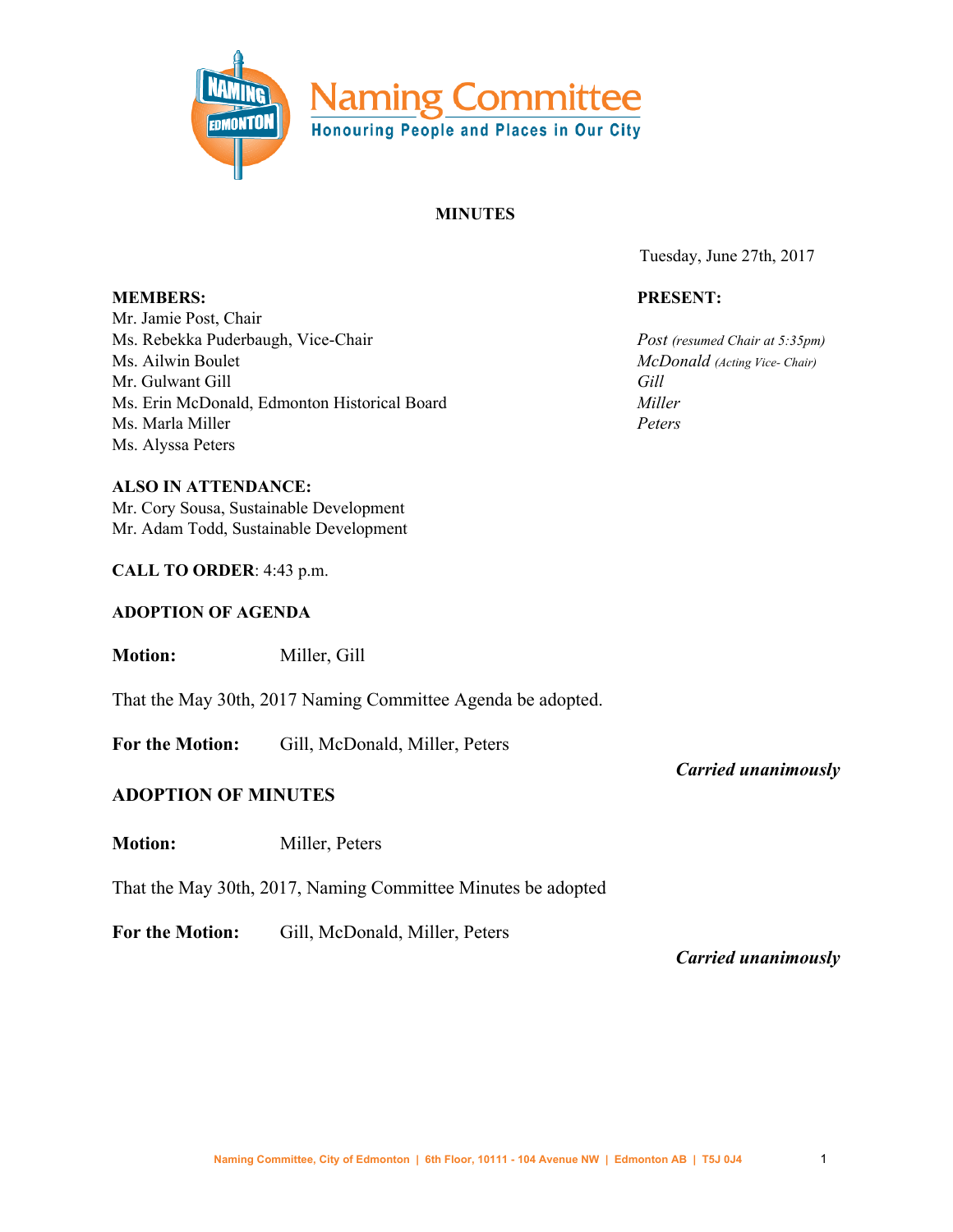

## **OLD BUSINESS**

## **1. Request to name the River Valley Mechanized Access Project**

**Motion:** Peters, Gill

That the Naming Committee approves the naming of the lookout portion of the River Valley Mechanized Access Project as *"Frederick G. Todd Lookout"* subject to support from Administration.

**For the Motion:** Gill, McDonald, Miller, Peters

*Carried unanimously*

**Motion:** Peters, Gill

That the Naming Committee recommends the following options for the naming of the funicular portion of the River Valley Mechanized Access Project:

- *● 100 Street Funicular*
- *● Yegscaltor*

**For the Motion:** Gill, McDonald, Miller, Peters

*Carried unanimously*

## **NEW BUSINESS**

*Jamie Post joined the meeting at 5:35pm and resumed the Chair*

# **2. Request to name a green space (road island) within the Crestwood Neighbourhood.**

**Motion:** Post, McDonald

That the Naming Committee supports the naming of the 'green space/road island' located at 98 Avenue and 143 Street after Donald Dobie subject to the following conditions:

- *● Administration supports naming these spaces,*
- *● Administration develops a naming practice and suffix choice for the naming of these spaces, and*
- *● The applicant is responsible for the signage including development and maintenance costs*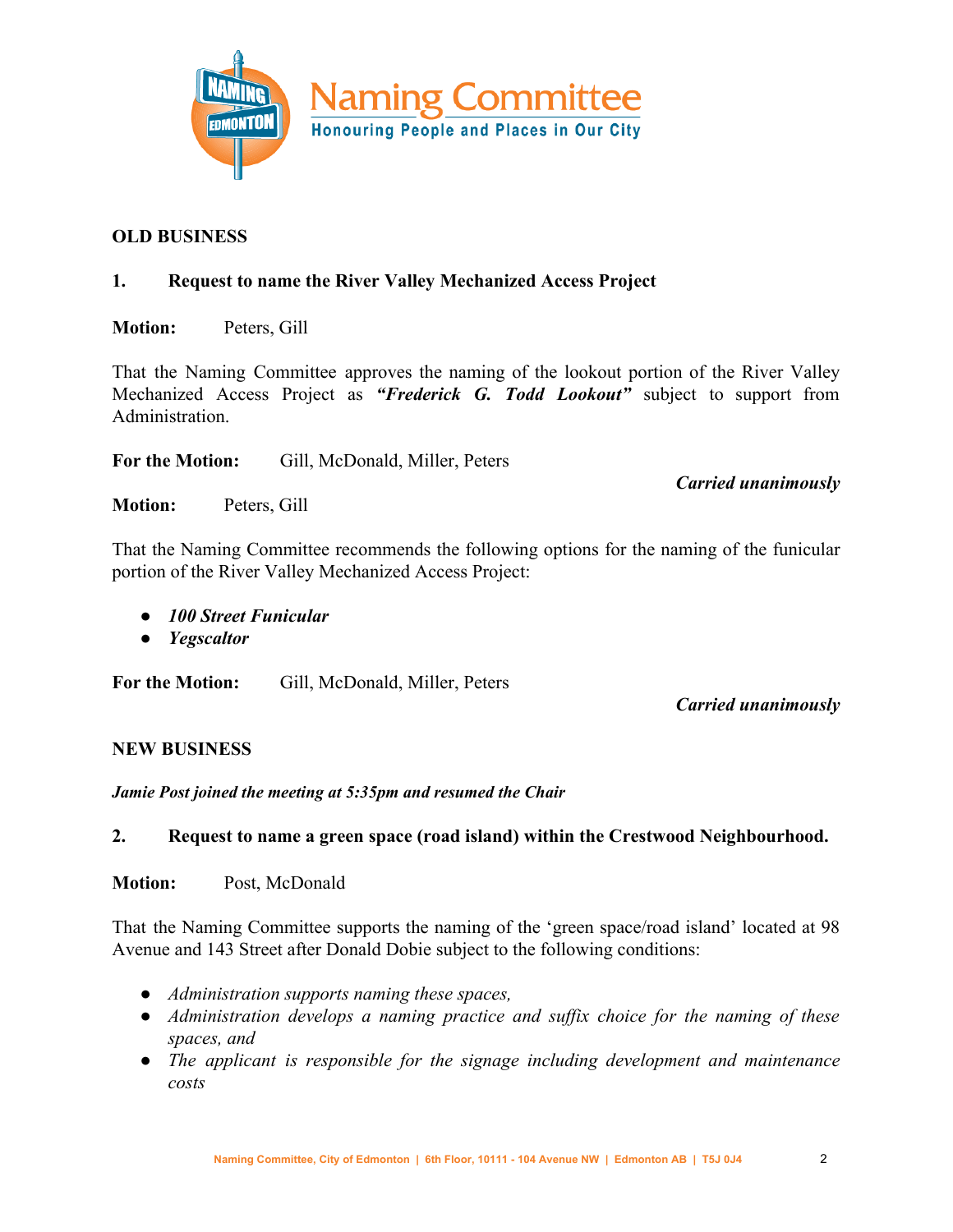

**For the Motion:** Gill, McDonald, Miller, Peters, Post

# *Carried unanimously*

# **3. Request to name a natural area within the McConachie Neighbourhood.**

**Motion:** McDonald, Peters

That the Naming Committee tables the item and requests that the applicant provide the following information:

- *● Support from the Community League*
- *● Additional Biographical information*

**For the Motion:** Gill, McDonald, Miller, Peters, Post

# *Carried unanimously*

# **4. Request to name a municipal facility within the West Jasper Place Neighbourhood.**

**Motion:** Miller, McDonald

That the Naming Committee approves the naming of the municipal facility located at 10035 - 156 Street NW within the West Jasper Place Neighbourhood as "156 Street Community Hub"

| <b>For the Motion:</b> | None                                 |
|------------------------|--------------------------------------|
| <b>Opposed:</b>        | Gill, McDonald, Miller, Peters, Post |

*Lost*

Motion: Gill, McDonald

That the Naming Committee approves the naming of the municipal facility located at 10035 - 156 Street NW within the West Jasper Place Neighbourhood as *"The Orange Hub"* subject to support from the Steering Committee.

**For the Motion:** Gill, McDonald, Peters, Post **Opposed:** Miller

## *Carried*